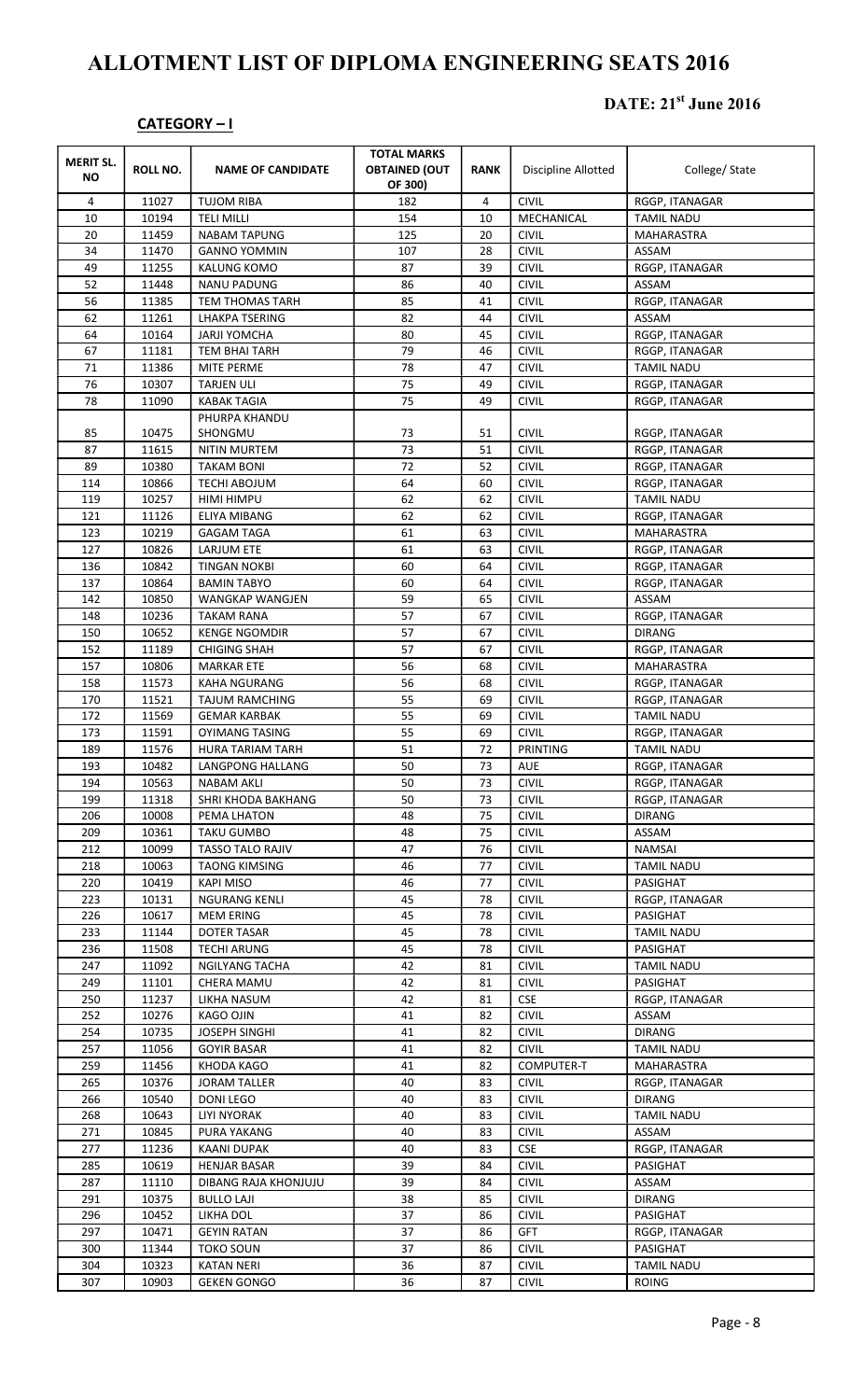| 310        | 11198          | <b>TAKI RILO</b>               | 36       | 87         | <b>CIVIL</b>                 | PASIGHAT             |
|------------|----------------|--------------------------------|----------|------------|------------------------------|----------------------|
| 335        | 11595          | <b>TAJEN HANE</b>              | 35       | 88         | <b>CIVIL</b>                 | <b>PASIGHAT</b>      |
| 337        | 10097          | <b>NILLY LIKHA PAUL</b>        | 34       | 89         | <b>CIVIL</b>                 | <b>DIRANG</b>        |
| 343        | 10705          | NIMA DORJEE ONGE               | 33       | 90         | <b>CIVIL</b>                 | MAHARASTRA           |
| 353        | 10601          | <b>DUYI ETE</b>                | 32       | 91         | <b>CIVIL</b>                 | <b>TAMIL NADU</b>    |
| 358        | 11186          | <b>KAMIN TAKI</b>              | 32       | 91         | <b>CIVIL</b>                 | <b>PASIGHAT</b>      |
| 361        | 10079          | <b>TADAR DOPUM</b>             | 31       | 92         | <b>CIVIL</b>                 | <b>TAMIL NADU</b>    |
| 363        | 10338          | ANNA PERTIN                    | 31       | 92         | <b>CIVIL</b>                 | PASIGHAT             |
| 373        | 10427          | YOMBOM KAMDAK                  | 30       | 93         | <b>CIVIL</b>                 | PASIGHAT             |
| 375        | 10488          | TAKAM MUNI                     | 30       | 93         | <b>CIVIL</b>                 | PASIGHAT             |
| 379        | 10584          | LOBSANG CHOTTON                | 30       | 93         | <b>CIVIL</b>                 | ASSAM                |
| 380        | 10700          | <b>KENPU ANGU</b>              | 30       | 93         | <b>CIVIL</b>                 | <b>PASIGHAT</b>      |
| 384        | 10896          | <b>BULLO ADA</b>               | 30       | 93         | <b>CIVIL</b>                 | PASIGHAT             |
| 388        |                |                                | 30       | 93         |                              |                      |
|            | 11268          | <b>TAREM MIBANG</b>            |          |            | ARCHITECTURE                 | DELHI                |
| 391        | 11410          | <b>NEELAM TUBIN</b>            | 30       | 93         | <b>CIVIL</b>                 | TPC, BASAR           |
| 394        | 11585          | <b>YURA TAPI</b>               | 30       | 93         | <b>CIVIL</b>                 | ASSAM                |
| 396        | 10312          | <b>TECHI YANA</b>              | 29       | 94         | <b>CIVIL</b>                 | <b>DIRANG</b>        |
| 397        | 10547          | <b>TECHI KAGAM</b>             | 29       | 94         | <b>CIVIL</b>                 | TPC, BASAR           |
| 400        | 10313          | <b>NYAI SIRAM</b>              | 28       | 95         | TTM                          | RGGP, ITANAGAR       |
| 401        | 10535          | <b>CHELU TAYENG</b>            | 28       | 95         | <b>CIVIL</b>                 | <b>DIRANG</b>        |
| 402        | 10545          | <b>TARH TATTE</b>              | 28       | 95         | <b>CIVIL</b>                 | <b>NAMSAI</b>        |
| 413        | 10719          | <b>NABAM YAKA</b>              | 27       | 96         | <b>CIVIL</b>                 | PASIGHAT             |
| 414        | 11005          | <b>KENSON ANGO</b>             | 27       | 96         | <b>CIVIL</b>                 | ASSAM                |
| 415        | 11172          | <b>TAGION BAGANG</b>           | 27       | 96         | <b>CIVIL</b>                 | <b>TAMIL NADU</b>    |
| 428        | 10592          | <b>TABA PIJU</b>               | 26       | 97         | EEE                          | RGGP, ITANAGAR       |
| 430        | 10920          | <b>TAMENG TATAN</b>            | 26       | 97         | <b>CIVIL</b>                 | PASIGHAT             |
| 435        | 11530          | PATO MARA                      | 26       | 97         | <b>CIVIL</b>                 | PASIGHAT             |
| 440        | 10182          | <b>TELI DOMINIC</b>            | 25       | 98         | <b>CIVIL</b>                 | TPC, BASAR           |
| 441        | 10184          | NABAM NENNE                    | 25       | 98         | <b>CIVIL</b>                 | <b>TAMIL NADU</b>    |
| 443        | 10223          | NABAM TAGI                     | 25       | 98         | <b>CIVIL</b>                 | ASSAM                |
| 444        | 10360          | ANNU TAGA                      | 25       | 98         | <b>CIVIL</b>                 | PASIGHAT             |
| 450        | 10650          | <b>HERI SONAM</b>              | 25       | 98         | <b>CIVIL</b>                 | <b>PASIGHAT</b>      |
| 451        | 10680          | <b>NYANU DIGBAK</b>            | 25       | 98         | <b>CIVIL</b>                 | <b>NAMSAI</b>        |
| 455        | 10860          | TASH EBIYA                     | 25       | 98         | <b>CIVIL</b>                 | PASIGHAT             |
| 456        | 10894          | <b>TONIYANG DEGU</b>           | 25       | 98         | <b>CIVIL</b>                 | PASIGHAT             |
|            |                |                                |          |            |                              |                      |
| 457        | 10923          | <b>GYAMAR RAMGIA</b>           | 25       | 98         | <b>CIVIL</b>                 | <b>TAMIL NADU</b>    |
| 459        | 10987          | RAHUL HAJI                     | 25       | 98         | <b>CIVIL</b>                 | PASIGHAT             |
| 464        | 11248          | TECHI ANAND TARA               | 25       | 98         | AUTOMOBILE                   | MAHARASTRA           |
| 468        | 11446          | TANU MARDE                     | 25       | 98         | <b>CIVIL</b>                 | <b>DIRANG</b>        |
| 470        | 11543          | KALI TAIPODIA                  | 25       | 98         | <b>CIVIL</b>                 | <b>NAMSAI</b>        |
| 478        | 11083          | <b>KESANG TSOMU</b>            | 24       | 99         | <b>CIVIL</b>                 | ASSAM                |
| 479        | 11297          | MIIDO TAYENG                   | 24       | 99         | <b>CIVIL</b>                 | ASSAM                |
| 483        | 10152          | TAKAM TAJA                     | 23       | 100        | <b>CIVIL</b>                 | <b>NAMSAI</b>        |
| 488        | 10507          | CHOW SOHANTO LONGKAN           | 23       | 100        | <b>CIVIL</b>                 | NAMSAI               |
| 497        | 10038          | KALEN DARANG                   |          |            |                              |                      |
| 498        | 10168          |                                | 22       | 101        | <b>CIVIL</b>                 | PASIGHAT             |
| 514        |                | MIMAR NYODU                    | 22       | 101        | <b>CIVIL</b>                 | NAMSAI               |
|            | 10756          | <b>NANGKI BOMONG</b>           | 21       | 102        | <b>CIVIL</b>                 | <b>TAMIL NADU</b>    |
| 516        | 10854          | TALING CAMDER TOK              | 21       | 102        | <b>CIVIL</b>                 | NAMSAI               |
| 517        | 10876          | DICKJAMSO TAWSIK               | 21       | 102        | <b>CSE</b>                   | <b>TAMIL NADU</b>    |
| 525        | 11438          | TANI GAO                       | 21       | 102        | <b>CIVIL</b>                 | <b>NAMSAI</b>        |
|            |                |                                | 20       | 103        |                              |                      |
| 531<br>534 | 10054<br>10123 | TECHI PAKO<br>TAI NATUNG       | 20       | 103        | <b>CIVIL</b><br><b>CIVIL</b> | ASSAM<br>LAYING      |
|            |                |                                |          | 103        |                              |                      |
| 535        | 10138          | <b>UNAL OMOL</b>               | 20       |            | <b>CIVIL</b>                 | NAMSAI               |
| 536        | 10203          | TAKAM AKAM                     | 20       | 103        | <b>CIVIL</b>                 | <b>TAMIL NADU</b>    |
| 542        | 10379          | KARNYA ANGO                    | 20       | 103        | <b>TTM</b>                   | RGGP, ITANAGAR       |
| 549        | 10714          | YUKAR JAIPU                    | 20       | 103        | <b>CIVIL</b>                 | <b>TAMIL NADU</b>    |
| 553        | 10838          | NABAM NIKAM                    | 20       | 103        | <b>CIVIL</b>                 | NAMSAI               |
| 559        | 10993          | <b>AMI TABING</b>              | 20       | 103        | <b>CIVIL</b>                 | <b>TAMIL NADU</b>    |
| 563        | 11066          | RALBOM MEGU                    | 20       | 103        | <b>CIVIL</b>                 | <b>ROING</b>         |
| 570        | 11359          | SONAM WANGMU                   | 20       | 103        | <b>CIVIL</b>                 | ASSAM                |
| 573        | 11427          | LEE NYODU                      | 20       | 103        | <b>CIVIL</b>                 | <b>TAMIL NADU</b>    |
| 574        | 11447          | <b>BAMANG ABUNIKUM</b>         | 20       | 103        | <b>CIVIL</b>                 | <b>NAMSAI</b>        |
| 576        | 11499          | TUNGAM ANIYA                   | 20       | 103        | <b>CIVIL</b>                 | <b>TAMIL NADU</b>    |
| 579        | 11643          | PAPI REBE                      | 20       | 103        | <b>CIVIL</b>                 | <b>TAMIL NADU</b>    |
| 586        | 11343          | MUDANG REEMA                   | 19       | 104        | <b>CIVIL</b>                 | <b>NAMSAI</b>        |
| 587        | 11371          | <b>KALUNG KOMO</b>             | 19       | 104        | <b>CIVIL</b>                 | <b>NAMSAI</b>        |
| 588        | 11510          | <b>TANIP JERANG</b>            | 19       | 104        | <b>CIVIL</b>                 | <b>DIRANG</b>        |
| 595        | 10875          | <b>TAKAM TAGUNG</b>            | 18       | 105        | <b>CIVIL</b>                 | ASSAM                |
|            |                | <b>ATUL TAI</b>                |          | 106        |                              | ASSAM                |
| 604<br>611 | 10294<br>11051 | LOBSANG CHOTTEN                | 17<br>17 | 106        | <b>CIVIL</b><br><b>CIVIL</b> | <b>DIRANG</b>        |
|            |                |                                |          |            |                              |                      |
| 623        | 10330          | NABAM TAKAM                    | 16       | 107        | <b>CIVIL</b>                 | <b>NAMSAI</b>        |
| 627        | 10630          | PEM CHODON NAMPO               | 16       | 107        | <b>CIVIL</b>                 | <b>DIRANG</b>        |
| 637        | 11396          | <b>PUNYO TAKI</b>              | 16       | 107        | EEE                          | RGGP, ITANAGAR       |
| 639<br>649 | 10086<br>10448 | TOKO TOTU<br><b>BAKE PARIO</b> | 15<br>15 | 108<br>108 | <b>CIVIL</b><br><b>CIVIL</b> | TPC, BASAR<br>NAMSAI |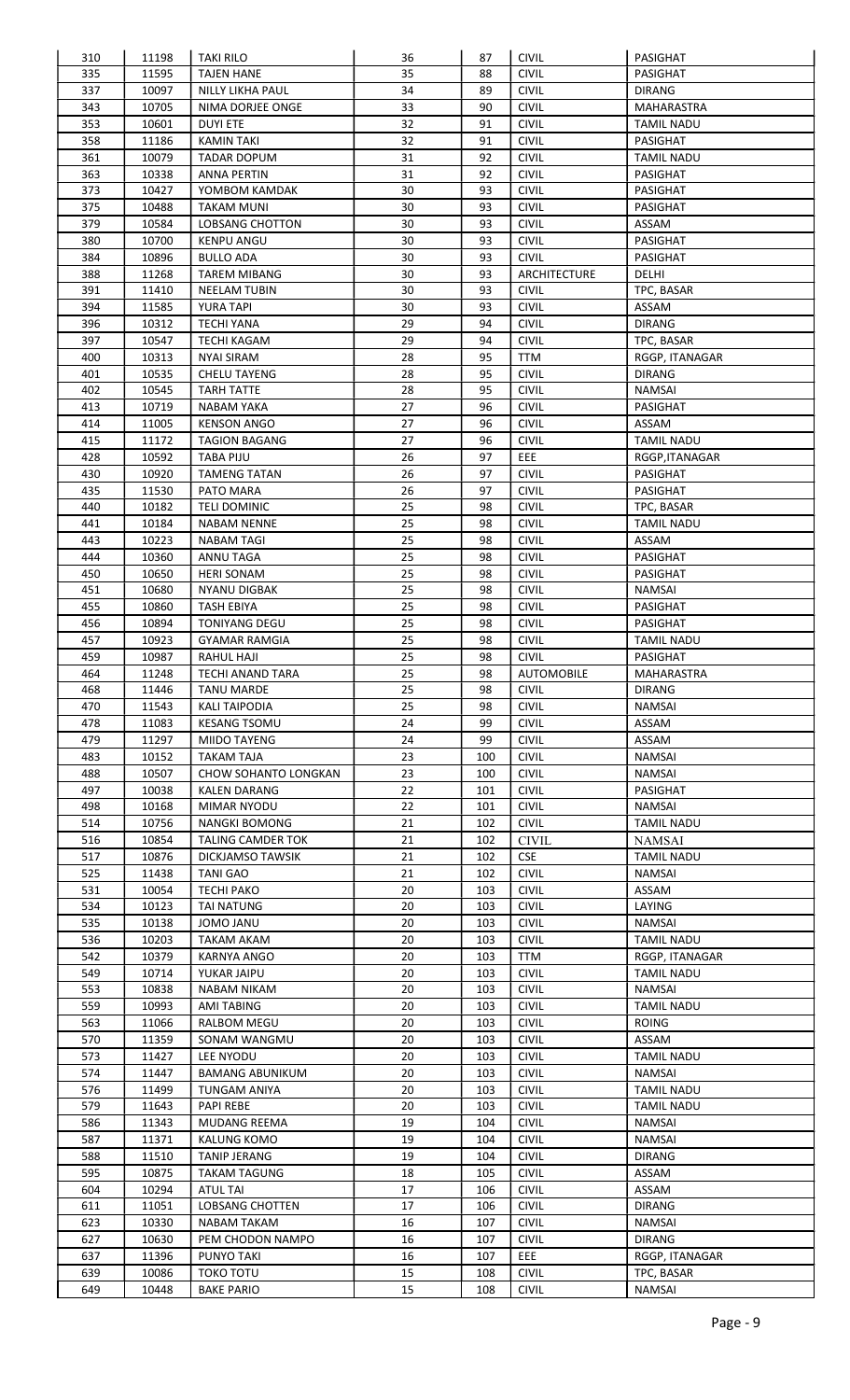| 656 | 10572 | <b>KAKU TAJO</b>     | 15             | 108 | <b>CIVIL</b> | <b>DIRANG</b>     |
|-----|-------|----------------------|----------------|-----|--------------|-------------------|
| 660 | 10686 | <b>JUMLI ETE</b>     | 15             | 108 | <b>CIVIL</b> | <b>DIRANG</b>     |
| 673 | 11028 | <b>KAGE BOJE</b>     | 15             | 108 | <b>CIVIL</b> | <b>NAMSAI</b>     |
| 674 | 11061 | <b>LHAKPA DONDUP</b> | 15             | 108 | <b>CIVIL</b> | <b>DIRANG</b>     |
| 678 | 11086 | <b>TALO TASSAR</b>   | 15             | 108 | <b>CIVIL</b> | <b>DIRANG</b>     |
| 681 | 11184 | YARTE RIMO           | 15             | 108 | <b>CIVIL</b> | <b>DIRANG</b>     |
| 692 | 11375 | MARSEL KAMDUK        | 15             | 108 | <b>CIVIL</b> | <b>DIRANG</b>     |
| 693 | 11405 | <b>LARNING DIGLI</b> | 15             | 108 | <b>CIVIL</b> | <b>NAMSAI</b>     |
| 695 | 11500 | <b>PAKDE MIJI</b>    | 15             | 108 | <b>CIVIL</b> | <b>NAMSAI</b>     |
| 696 | 11501 | YIBA YOMGAM          | 15             | 108 | EEE          | RGGP, ITANAGAR    |
| 698 | 11544 | <b>TEMJUM RALLEN</b> | 15             | 108 | EEE          | RGGP, ITANAGAR    |
| 703 | 10183 | NEELAM ABU           | 14             | 109 | <b>CIVIL</b> | TPC, BASAR        |
| 705 | 10336 | <b>TECHI KHILLY</b>  | 14             | 109 | <b>CIVIL</b> | TPC, BASAR        |
| 708 | 10465 | <b>KARRI RIBA</b>    | 14             | 109 | <b>CIVIL</b> | <b>DIRANG</b>     |
| 715 | 11188 | <b>TOY BOMONG</b>    | 14             | 109 | <b>CIVIL</b> | <b>NAMSAI</b>     |
| 722 | 10218 | <b>TAKIO TASSAR</b>  | 13             | 110 | <b>CIVIL</b> | <b>DIRANG</b>     |
| 727 | 10696 | <b>MOJUM RAGYOR</b>  | 13             | 110 | $\rm EE$     | MAHARASTRA        |
| 728 | 10701 | <b>BEYI ANGU</b>     | 13             | 110 | <b>CIVIL</b> | <b>ROING</b>      |
| 730 | 10921 | MR MARJOM BOGO       | 13             | 110 | <b>CIVIL</b> | <b>ROING</b>      |
| 732 | 11041 | <b>JORAM DOCH</b>    | 13             | 110 | <b>CIVIL</b> | <b>NAMSAI</b>     |
| 736 | 11267 | SOLAM TANA TARA      | 13             | 110 | <b>CIVIL</b> | <b>ROING</b>      |
| 740 | 11399 | YANGKI DOIMA         | 13             | 110 | <b>CIVIL</b> | <b>DIRANG</b>     |
| 745 | 10161 | <b>AYANG MODI</b>    | 12             | 111 | EEE          | RGGP, ITANAGAR    |
| 748 | 10765 | <b>CHERA TAGIO</b>   | 12             | 111 | <b>CIVIL</b> | <b>NAMSAI</b>     |
| 754 | 11320 | <b>GUMTA BAJA</b>    | 12             | 111 | <b>CIVIL</b> | <b>DIRANG</b>     |
| 766 | 11102 | <b>RAGE TALI</b>     | 11             | 112 | EEE          | RGGP, ITANAGAR    |
| 784 | 10373 | YARDA MARY           | 10             | 113 | <b>CIVIL</b> | <b>DIRANG</b>     |
| 785 | 10397 | <b>TAKAM NANIA</b>   | 10             | 113 | TTM          | RGGP, ITANAGAR    |
| 786 | 10399 | ALINGSA PANGYOK      | 10             | 113 | MECHAINICAL  | <b>NAMSAI</b>     |
| 790 | 10504 | <b>MINGE SORA</b>    | 10             | 113 | EE           | PASIGHAT          |
| 791 | 10519 | <b>TOKO NAYO</b>     | 10             | 113 | <b>CIVIL</b> | TPC, BASAR        |
| 792 | 10569 | <b>NABAM TASSO</b>   | 10             | 113 | <b>CIVIL</b> | <b>ROING</b>      |
| 797 | 10819 | <b>KALEN PASING</b>  | 10             | 113 | <b>CIVIL</b> | <b>DIRANG</b>     |
| 798 | 10827 | <b>JUMBI YUDIK</b>   | 10             | 113 | EEE          | <b>TAMIL NADU</b> |
| 809 | 11217 | PASANG LHAMO         | 10             | 113 | EE           | ASSAM             |
| 813 | 11259 | <b>NARMI DUGGONG</b> | 10             | 113 | <b>CIVIL</b> | TPC, BASAR        |
| 826 | 10364 | <b>ANIA EKKE</b>     | 9              | 114 | <b>CIVIL</b> | TPC, BASAR        |
| 828 | 10687 | <b>KABLI MARDE</b>   | 9              | 114 | $ $ CIVIL    | ROING             |
| 832 | 11003 | <b>AGAM DOMING</b>   | 9              | 114 | <b>CSE</b>   | RGGP, ITANAGAR    |
| 833 | 11178 | NABAM KAGAM          | 9              | 114 | MECHANICAL   | <b>TAMIL NADU</b> |
| 835 | 10162 | <b>KAMEM LEGO</b>    | 8              | 115 | EEE          | RGGP, ITANAGAR    |
| 853 | 10883 | <b>TAGE YANGFO</b>   | $\overline{7}$ | 116 | <b>CIVIL</b> | <b>ROING</b>      |
| 859 | 10128 | <b>BIRI TAHA</b>     | 6              | 117 | <b>CIVIL</b> | <b>ROING</b>      |
| 863 | 10527 | NARANG GANYA         | 6              | 117 | <b>CIVIL</b> | <b>ROING</b>      |
| 864 | 10760 | LOKAM KAPA           | 6              | 117 | EEE          | RGGP, ITANAGAR    |
| 865 | 11029 | <b>MIBOM RATAN</b>   | 6              | 117 | <b>CIVIL</b> | <b>ROING</b>      |
| 866 | 11059 | MOHINI LANGKAM       | 6              | 117 | <b>CIVIL</b> | <b>ROING</b>      |
| 873 | 10216 | AJINGNA KHAMHOO      | 5              | 118 | MECHANICAL   | <b>NAMSAI</b>     |
| 888 | 10749 | <b>LEKI YANGZOM</b>  | 5              | 118 | <b>CIVIL</b> | TPC, BASAR        |
| 905 | 11529 | ALAIGUMIN PAZING     | 5              | 118 | IT           | DELHI             |
| 931 | 11440 | DERAM NABOM          | 3              | 120 | <b>CIVIL</b> | <b>ROING</b>      |
| 953 | 11393 | <b>MIKSEN NALO</b>   | $\mathbf{1}$   | 122 | EEE          | RGGP, ITANAGAR    |

## CATEGORY – II

| <b>MERIT SL.</b><br>NO. | <b>ROLL NO.</b> | <b>NAME OF CANDIDATE</b>                | <b>TOTAL MARKS</b><br><b>OBTAINED (OUT</b><br>OF 300) | <b>RANK</b>    | Discipline Allotted | College/State     |
|-------------------------|-----------------|-----------------------------------------|-------------------------------------------------------|----------------|---------------------|-------------------|
| $\overline{2}$          | 20060           | DHEERAJ KUMAR                           | 145                                                   | $\overline{2}$ | <b>CIVIL</b>        | <b>MAHARASTRA</b> |
| 4                       | 20076           | <b>ASHIF HUSSAIN</b>                    | 124                                                   | 4              | MECHANICAL          | <b>MAHARASTRA</b> |
| 9                       | 20032           | PARTHO PRATIM SAIKIA                    | 86                                                    | 8              | <b>CSE</b>          | RGGP, ITANAGAR    |
| 13                      | 20121           | MD NOORE ILAHI ANSARI                   | 69                                                    | 12             | MECHANICAL          | <b>TAMIL NADU</b> |
| 17                      | 20028           | SAVINAY KUMAR                           | 60                                                    | 15             | <b>CIVIL</b>        | <b>TAMIL NADU</b> |
| 19                      | 20010           | <b>BHOSHAN YADAV</b>                    | 55                                                    | 17             | EE                  | <b>NAMSAI</b>     |
| 21                      | 20021           | <b>MEHRUDDIN ALI</b>                    | 48                                                    | 19             | EE.                 | <b>MAHARASTRA</b> |
| 23                      | 20052           | ANGPREET SINGH                          | 45                                                    | 20             | MECHANICAL          | <b>TAMIL NADU</b> |
| 27                      | 20055           | <b>CHANDRA SHEKHAR</b><br><b>MAHATO</b> | 37                                                    | 22             | MECHANICAL          | <b>MAHARASTRA</b> |
| 28                      | 20062           | UJJAWAL SINGH                           | 35                                                    | 23             | MECHANICAL          | NAMSAI            |
| 32                      | 20085           | AKASH KUMAR SINGH                       | 32                                                    | 25             | <b>CSE</b>          | RGGP, ITANAGAR    |
| 33                      | 20043           | PAPU SINGHA                             | 31                                                    | 26             | ELECTRICAL          | <b>MAHARASTRA</b> |
| 38                      | 20083           | <b>RUPESH KUMAR GOUR</b>                | 28                                                    | 29             | MECHANICAL          | <b>TAMIL NADU</b> |